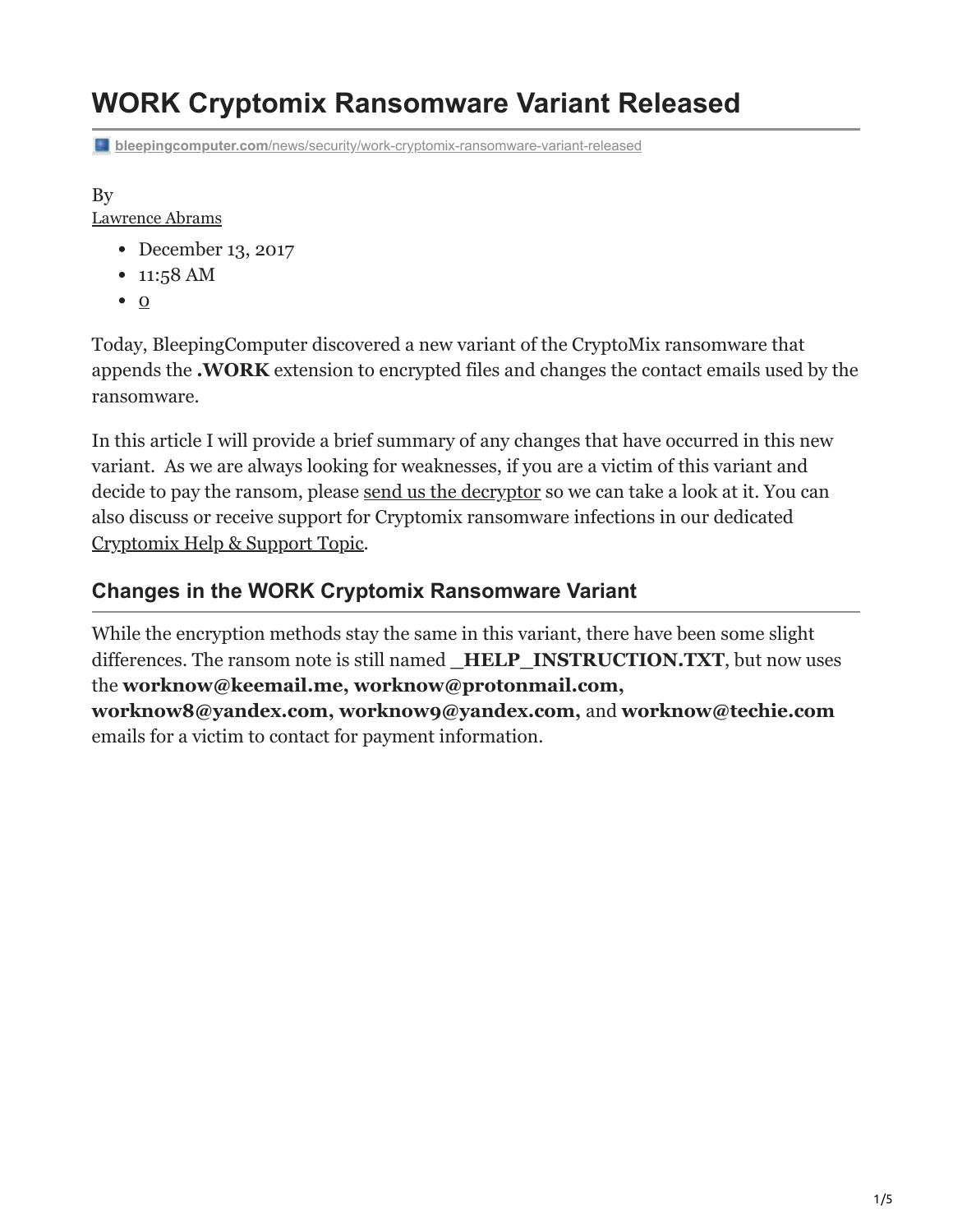

**WORK CryptoMix Ransom Note**

The next noticeable change is the extension appended to encrypted files. With this version, when a file is encrypted by the ransomware, it will modify the filename and then append the .WORKextension to encrypted file's name. For example, a test file encrypted by this variant has an encrypted file name of **0D0A516824060636C21EC8BC280FEA12.WORK.**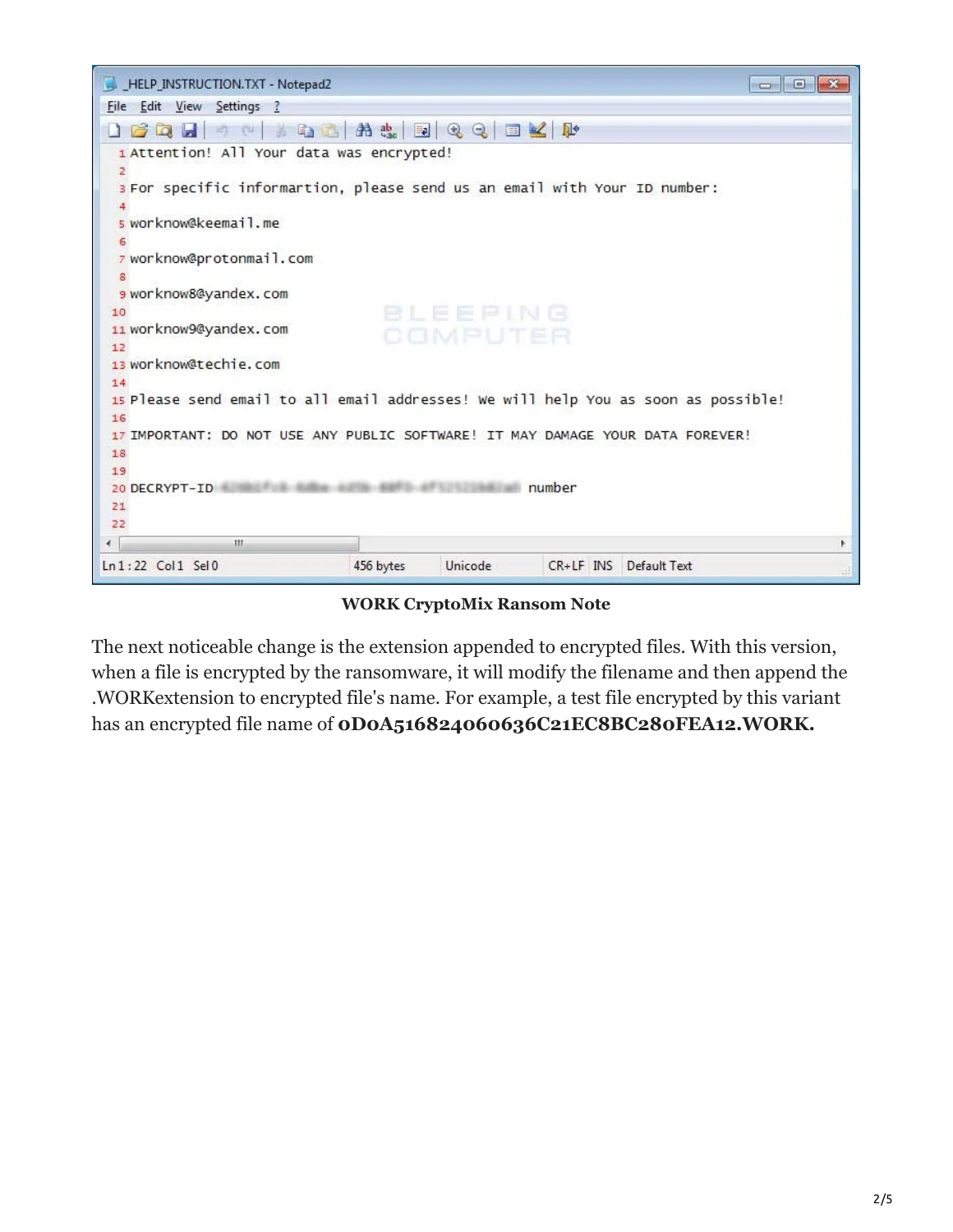

**Folder of Encrypted WORK Files**

As this is just a cursory analysis of this new variant, if anything else is discovered, we will be sure to update this article.

## **How to protect yourself from the WORK CryptoMix Ransomware**

In order to protect yourself from ransomware, it is important that you use good computing habits and security software. First and foremost, you should always have a reliable and tested backup of your data that can be restored in the case of an emergency, such as a ransomware attack.

You should also have security software that incorporates behavioral detections to combat ransomware and not just signature detections or heuristics. For example, Emsisoft Anti-[Malware and Malwarebytes Anti-Malware both contain behavioral detection that can pre](https://www.bleepingcomputer.com/download/emsisoft-anti-malware/)vent many, if not most, ransomware infections from encrypting a computer.

Last, but not least, make sure you practice the following security habits, which in many cases are the most important steps of all:

- Backup, Backup, Backup!
- Do not open attachments if you do not know who sent them.
- Do not open attachments until you confirm that the person actually sent you them,
- Scan attachments with tools like [VirusTotal.](https://www.virustotal.com/#/home/upload)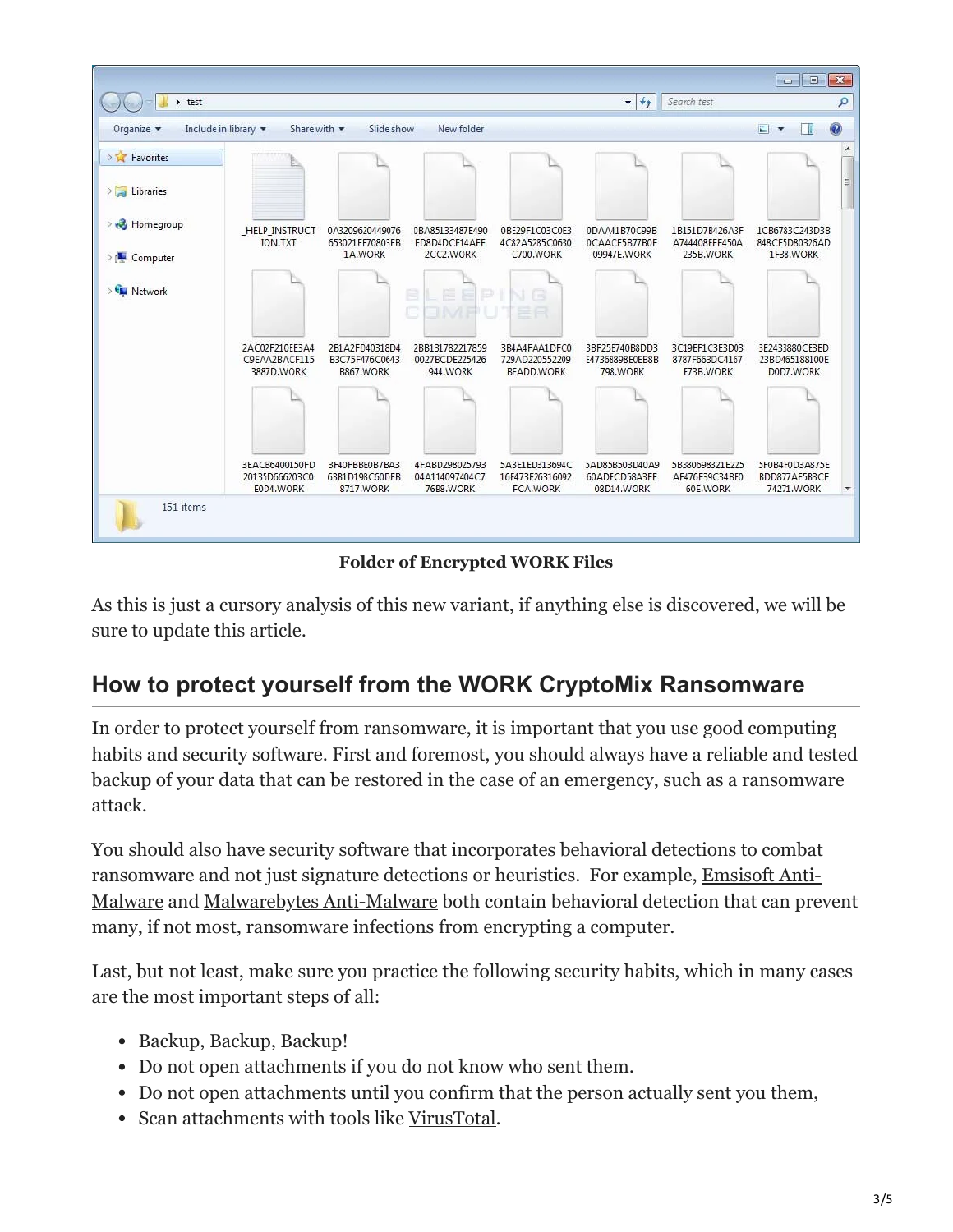- Make sure all Windows updates are installed as soon as they come out! Also make sure you update all programs, especially Java, Flash, and Adobe Reader. Older programs contain security vulnerabilities that are commonly exploited by malware distributors. Therefore it is important to keep them updated.
- Make sure you use have some sort of security software installed that uses behavioral detections or white list technology. White listing can be a pain to train, but if your willing to stock with it, could have the biggest payoffs.
- Use hard passwords and never reuse the same password at multiple sites.

[For a complete guide on ransomware protection, you visit our How to Protect and Harden a](https://www.bleepingcomputer.com/news/security/how-to-protect-and-harden-a-computer-against-ransomware/) Computer against Ransomware article.

## **Related Articles:**

[New 'Cheers' Linux ransomware targets VMware ESXi servers](https://www.bleepingcomputer.com/news/security/new-cheers-linux-ransomware-targets-vmware-esxi-servers/)

[SpiceJet airline passengers stranded after ransomware attack](https://www.bleepingcomputer.com/news/security/spicejet-airline-passengers-stranded-after-ransomware-attack/)

[US Senate: Govt's ransomware fight hindered by limited reporting](https://www.bleepingcomputer.com/news/security/us-senate-govt-s-ransomware-fight-hindered-by-limited-reporting/)

[New RansomHouse group sets up extortion market, adds first victims](https://www.bleepingcomputer.com/news/security/new-ransomhouse-group-sets-up-extortion-market-adds-first-victims/)

[Ransomware attack exposes data of 500,000 Chicago students](https://www.bleepingcomputer.com/news/security/ransomware-attack-exposes-data-of-500-000-chicago-students/)

## **IOCs**

## **File Hashes:**

SHA256: 69fa88c5b353f55edbb7187c090bee377e54900e1c78c580d7b3b3084c9d7d0b

### **Filenames associated with the WORK Cryptomix Variant:**

\_HELP\_INSTRUCTION.TXT C:\ProgramData\[random].exe

## **WORK Ransom Note Text:**